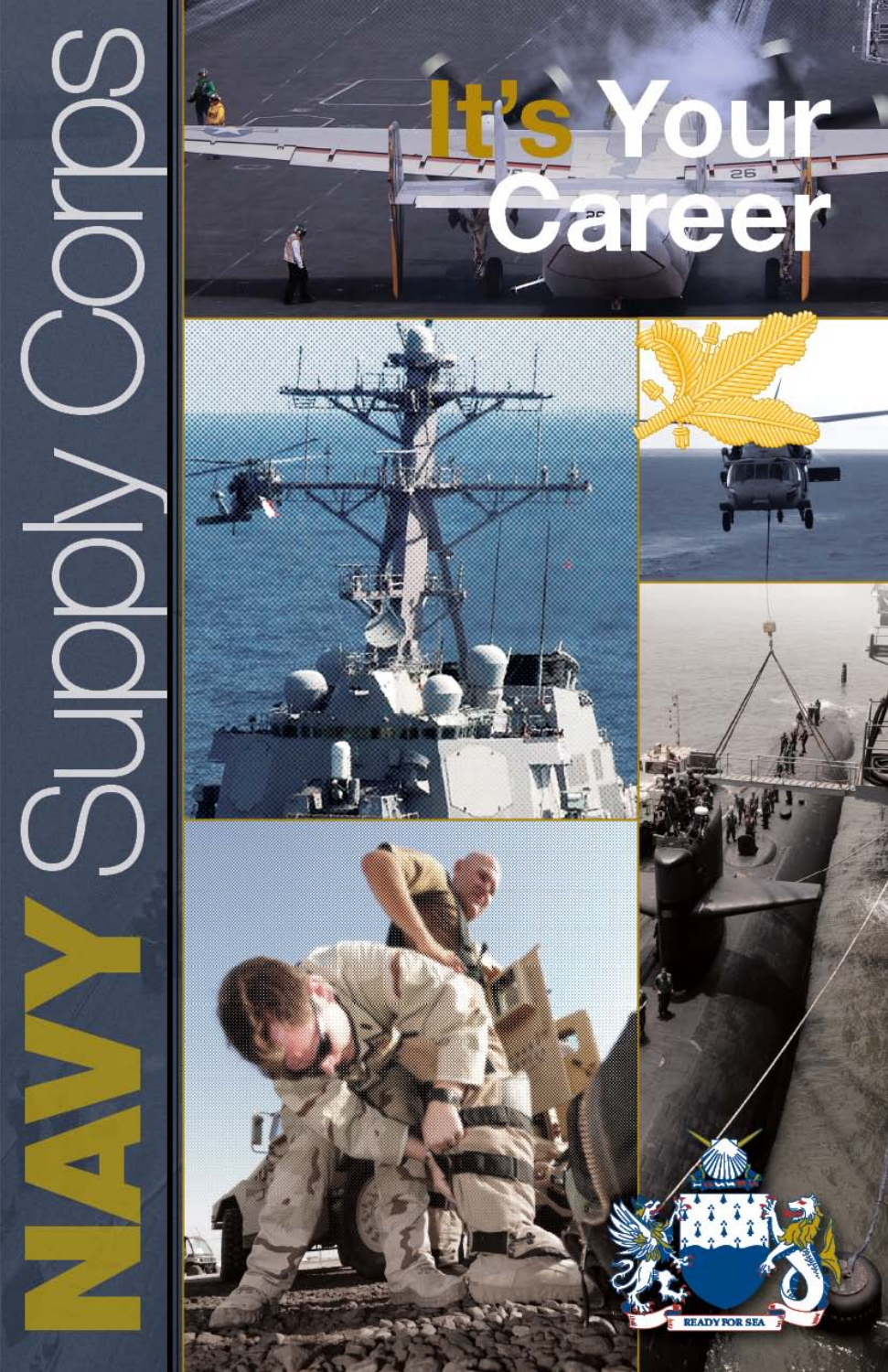#### **Foreword**

Technology continues to outpace how we present and share information. With that in mind we elected to use a new approach to *It's Your Career*  with this edition. With the success of *It's Your Record* we found that we are better able to keep our message to mentors and protégés current using playbooks rather than our traditional career guide. With this approach *It's Your Career* becomes a more strategic, overarching discussion of career philosophy, mentoring and a general discussion of how to succeed. The playbooks are fundamental to this new approach with specific programs and details that each officer, both mentor and protégé, must be familiar with to succeed. The playbooks provide detailed guidance on specific aspects of career management essentials for every Supply Corps officer. They include:

- *1. It's Your Record*
- *2. It's Your Experience*
- *3. It's Your Education*
- *4. It's Your Board*
- *5. It's Your Detail*

*It's Your Record* assists you in maintaining an accurate and up-to-date military personnel file. This is essential to each officer as it is ultimately your record that conveys your professional experiences and accomplishments to selection boards and to your detailer who will help you find your next assignment. *It's Your Record* explains how subspecialty codes (SUBSPEC) and additional qualification designators (AQD) are used and it gives examples of the codes most commonly found in a Supply Corps officer's record. It also explains where to go to access and update your Officer Data Card (ODC), Officer Summary Record (OSR), Official Military Personnel File (OMPF), and Performance Summary Report (PSR), including awards and officer photo updates.

Tactical, operational and strategic level support to the Navy and Joint Warfighter underpins where and why military officers are needed. *It's Your Experience* describes training and experience associated with principal and complementary lines of operation. Further, it highlights milestone assignments including operational assignments, joint duty assignments, highly visible assignments and competition in assignments.

Education remains a cornerstone in the development of Supply Corps officers. *It's Your Education* assists you in understanding the many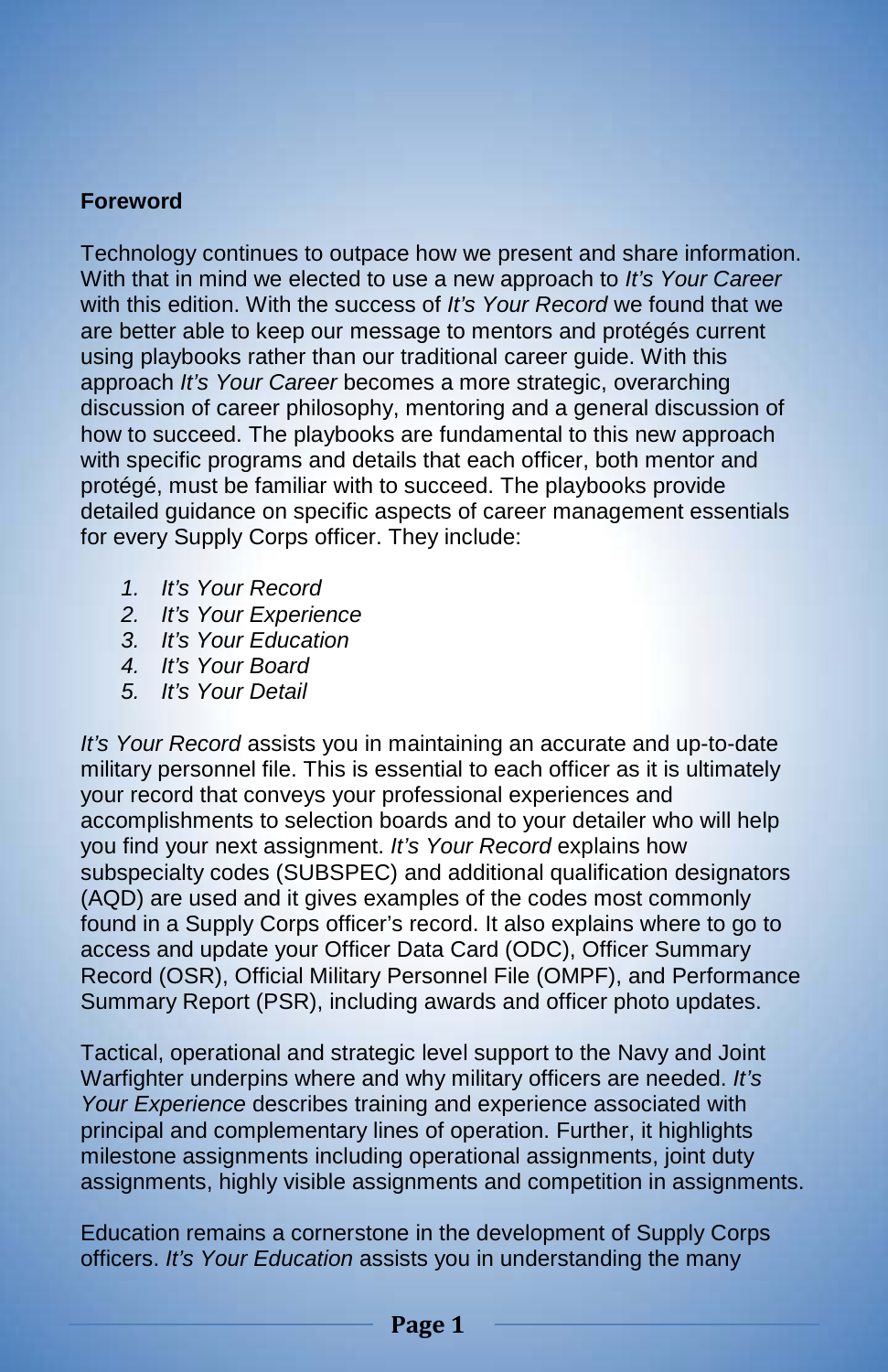educational programs available to you and how to take advantage of them. Opportunities begin with Basic Qualification at Navy Supply Corps School and include post graduate degree programs, executive training programs, Joint Professional Military Education (JPME), Defense Acquisition Workforce Improvement Act (DAWIA) training and return visits to Supply Corps School. This playbook also emphasizes the Academic Profile Code (APC) and how it is used when applying for post graduate programs.

*It's Your Board* assists you in understanding the selection board process for both statutory and administrative boards. It explains how and with whom boards are constituted, when you are eligible for consideration, what the guiding principles are for board members (the precept), how you can update your record and communicate with the board, and how board results are communicated. This is a very important aspect of your career that you must understand and you are encouraged to discuss this early and often with your mentors. A key element of your success as a Supply Corps officer will be your preparation for and selection in these statutory and administrative boards.

*It's Your Detail* gives you insight into the detailing process. Officer details are made from the Office of Supply Corps Personnel located in Millington, Tennessee (Navy Personnel Command, PERS-4412). This playbook identifies who your detailer will be at varying stages within your career and when you enter your detailing window. The detailing window is when you should begin negotiating your next set of orders. This playbook also helps highlight the more common permanent change of station (PCS) regulations and shows you where to look for more detailed answers. You are encouraged to seek advice from mentors before discussing your next assignment. Detailers will also guide you throughout your career in selecting those assignments that allow you to fulfill career milestones for promotion. This process has long been performed and will continue to be executed with three aspects in mind - (1) the needs of the Navy, (2) your career needs, and (3) your personal desires.

Leveraging the structure and contents of these playbooks we aim to assist every Supply Corps officer in attaining their full career aspirations. At the same time, as a community we aim to fulfill our mission,

> 'Delivering sustained global logistics capabilities to the Navy and Joint Warfighter.'

through attainment of our vision,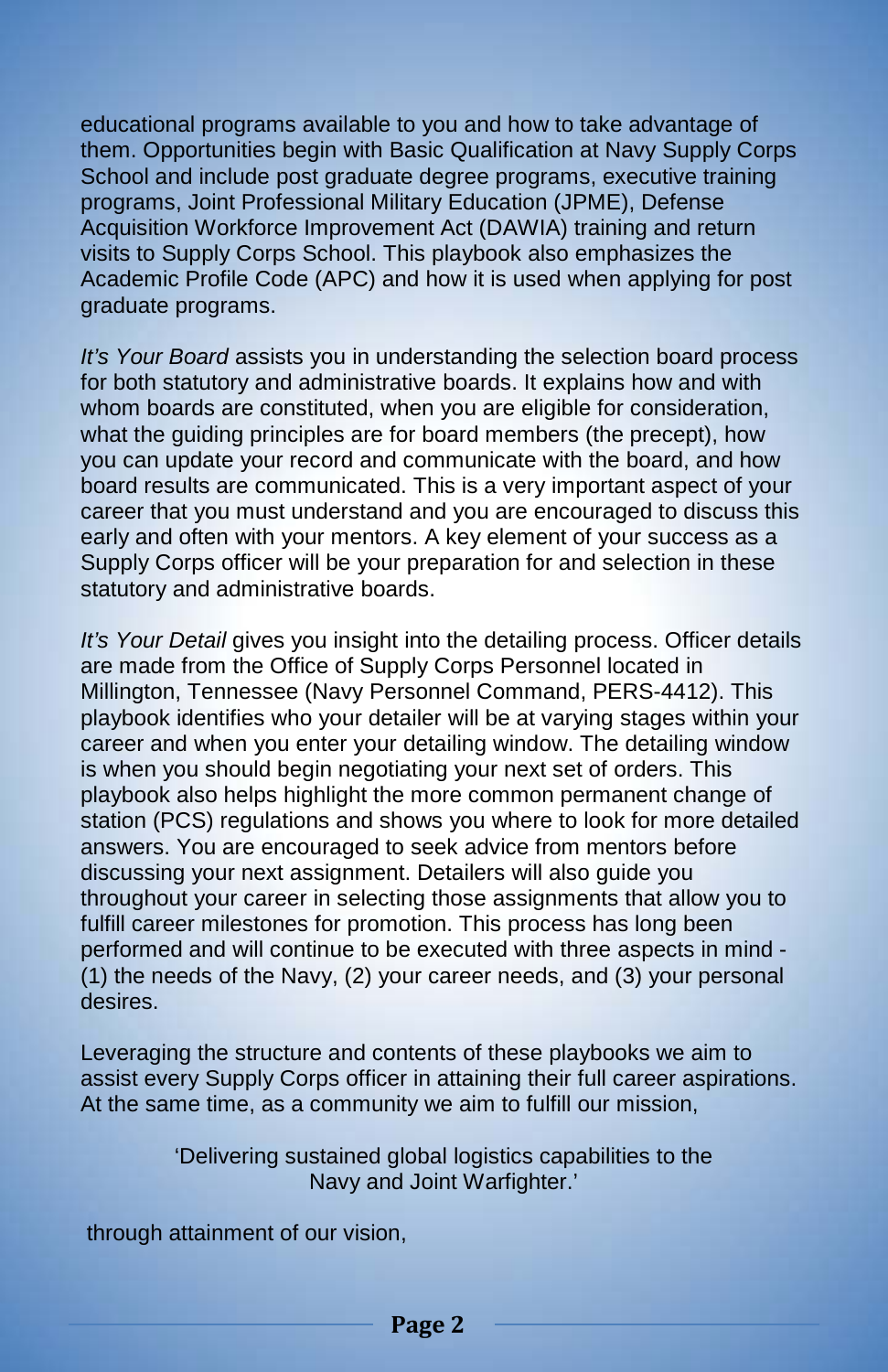'To produce autonomous, resourceful military logisticians with broad skills who deliver operational logistics, supply chain management, and acquisition and business capabilities to provide mission readiness.'

And execution of our strategy, the more dynamic of these aspects.

## **Introduction**

*It's Your Career* lays the foundation for every officer. It addresses career development philosophies, many of which have changed little in 20 years despite our emerging roles in contingencies and expeditionary environments. A discussion of career stages, the nature of assignments and the influence of communities of interest (COI) is also provided. It elaborates on those assignments that remain 'top tier' among mentors, provides a window into the detailing process and speaks to the importance of qualifications and career milestones. Overarching thoughts on how training and education benefits both our officers and the officers and commands we support is included. Finally, a discussion of esprit de corps that addresses general etiquette, the value of personal connections, wardrooms and professional associations, office calls and biographies is addressed. *It's Your Career* concludes with a discussion of balancing your personal and professional lives amidst our community vision and strategy.

# **Career Development Philosophies**

As you progress from ensign to captain, you will find that success in the Supply Corps, and the Navy, is based on a solid foundation of performance, professional reputation, a diverse field of education and your professional portfolio. The skills and talents needed to support maritime logistics efforts are provided through job rotations, qualifications, assignments and education.

Job rotations provide valuable technical and leadership training skills and experiences for an officer, while supporting Navy and Department of Defense (DoD) operations. Rotations broaden a Supply Corps officer's perspective of how DoD operates and provides an opportunity to gain a "big picture" of how logistics impacts operations and other supply activities. Job rotations are an important means of providing officers exposure to logistics management at all levels.

Qualifications document professional achievements. They include initial and follow-on warfare qualifications, functional subspecialties achieved through master's level education and significant experience tours, joint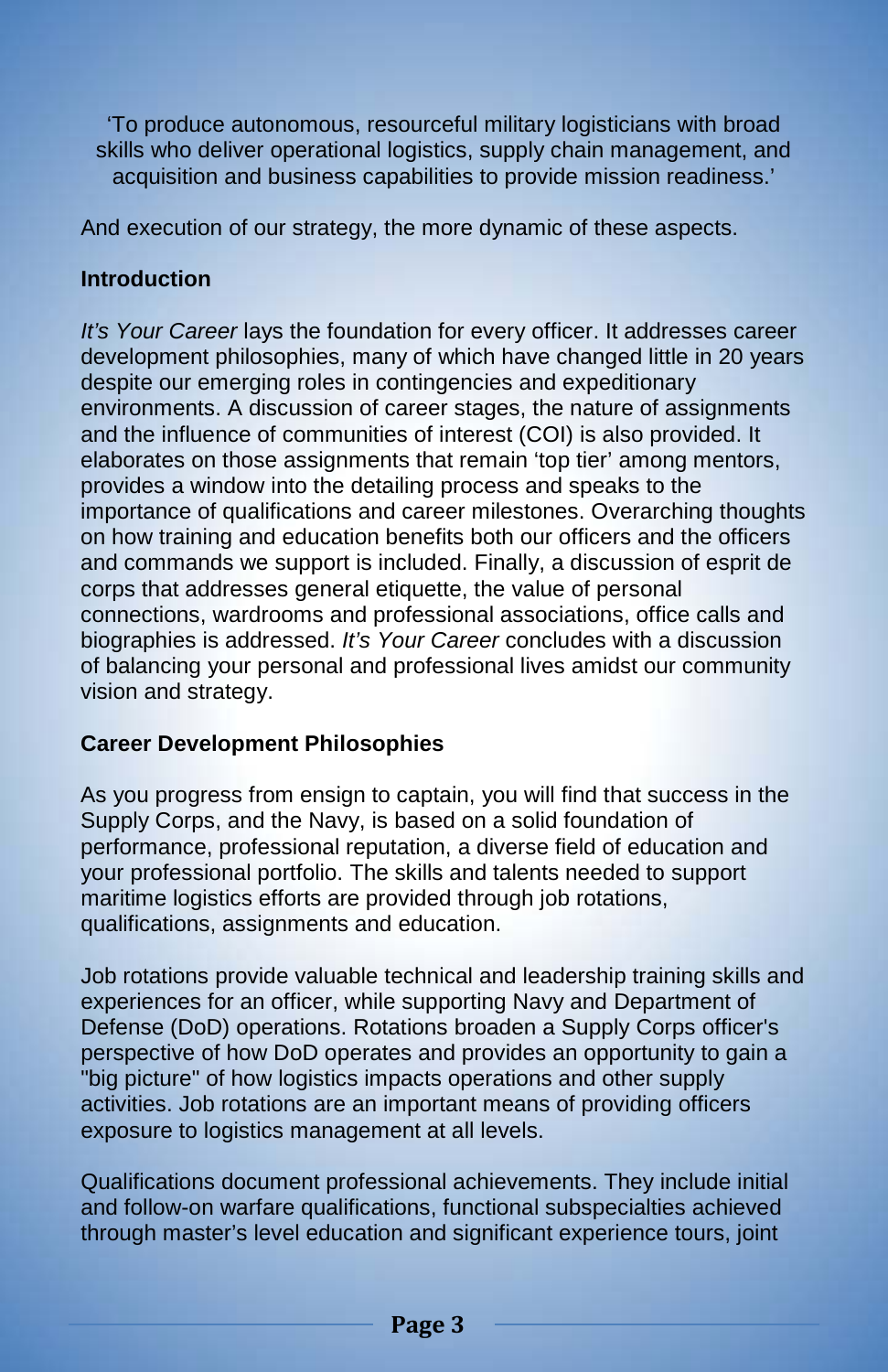duty designation and formal acquisitions community experience and training.

Assignments provide the crucible where professional skills are developed. Varied assignments add skills and experiences that make an officer a more valuable member of the Supply Corps. By varying assignments, officers strengthen their résumé with both leadership and functional skills and experiences that better equip them to serve in command, staff and fleet support roles.

Training and education provide a common language and expose officers to problem solving tools and techniques. Education may be necessary to qualify for specific subspecialty coded billets. Continuing education is of value throughout a naval career to develop well-rounded, diversely qualified officers. Education may or may not result in a degree and can be obtained, for example, through self-study or by Navy sponsored programs including job training.

It should be emphasized that a successful career in the Supply Corps is a result of Sustained Superior Performance at sea and ashore. As you put your career together, mix jobs that add to your skill set and provide personal satisfaction. Focus on a path that will lead to senior logistics management positions.

#### **Career Stages**

Tactical / Developmental. Lieutenants, lieutenants junior grade and ensigns. During this stage of an officer's career the officer develops an understanding of how the Navy and DoD are organized and how Supply Corps officers are aligned to support Navy and DoD at the tactical level. Officers serve as front line leaders and supervisors and begin to hone leadership and management skills through interaction and responsibility with and for military, civilian and contractor employees. Officers also begin to develop supply-related experience and business acumen that spans operational and ashore assignments. Through work related and social interaction officers also begin to establish mentor-protégé relationships and to develop their professional reputation and network.

Operational. Commanders and lieutenant commanders. In this stage, commanders employ their postgraduate education and junior officer experience to refine their supply, leadership and management acumen and become logistics experts. They begin to occupy key operational leadership positions, such as Commander at Sea, and are expected to interject creativity as they leverage their expertise to create efficiencies across Navy and DoD combatant and systems commands. Officers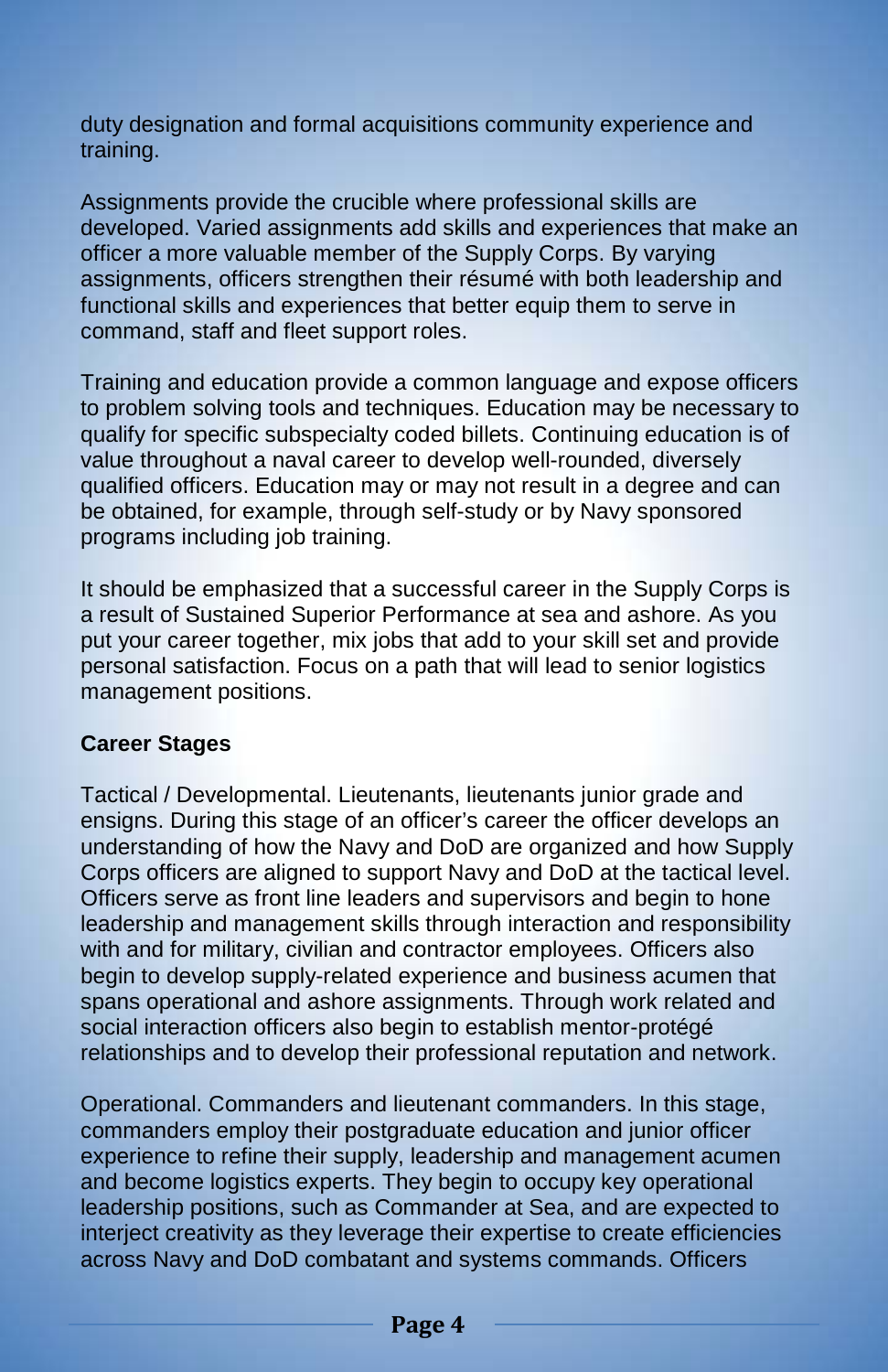enhance their resumes with both fleet policy and major shore experience. Top performers further solidify their professional reputation and nurture mentor-protégé relationships and professional networks.

Strategic / Policy / Command. Supply Corps captains and commanders. Senior officers develop strategy and policy and lead large organizations. They are relied on by Navy executives to understand logistics relationships across DoD, DON and with federal agency and civilian counterparts necessary to fulfill the Navy mission and to drive efficiencies. Executives further expect these officers to leverage their professional connections and reputations to overcome obstacles and to find win-win solutions in the high power world of resource competition. These officers benefit from career networking and long term mentorprotégé relationships to build successful teams.

Executive. Flag officers and senior captains. These are the most respected officers in the Supply Corps. These officers work hand-in-hand with Navy and DoD executives to develop and execute the Department of Defense's strategy for the defense of the nation. These officers understand the importance of horizontal integration of capabilities at strategic, operational, and tactical levels and are able to negotiate and implement related workforce and systems solutions across services and agencies. They are broad minded, innovative officers who understand when change is necessary to remain relevant. Career networking is a cornerstone of their success.

### **Nature of Assignments**

Not all assignments are created equally. Human nature leads officers to look for the 'no risk', 'guaranteed' list of assignments whereby they can be assured of promotion. Such a list neither does, nor should, exist. However, there are consistent job attributes that are believed to enhance an officer's opportunity for promotion when combined with sustained superior performance in the assignment. Operational performance, including overseas contingency operations, and the ability to break out in competition remain the most significant among these attributes. Leadership and fleet support roles are also valued; however, a competitive résumé will balance these tours with major shore and navy policy roles where an officer proves that they can also be led, ideally in a competitive environment. Promotion boards also tend to value assignments where the work is closely aligned with our principal or complimentary lines of operation. Officers should seek assignments that are progressively more challenging and assignments with greater responsibility and accountability. Additionally, who signs an officer's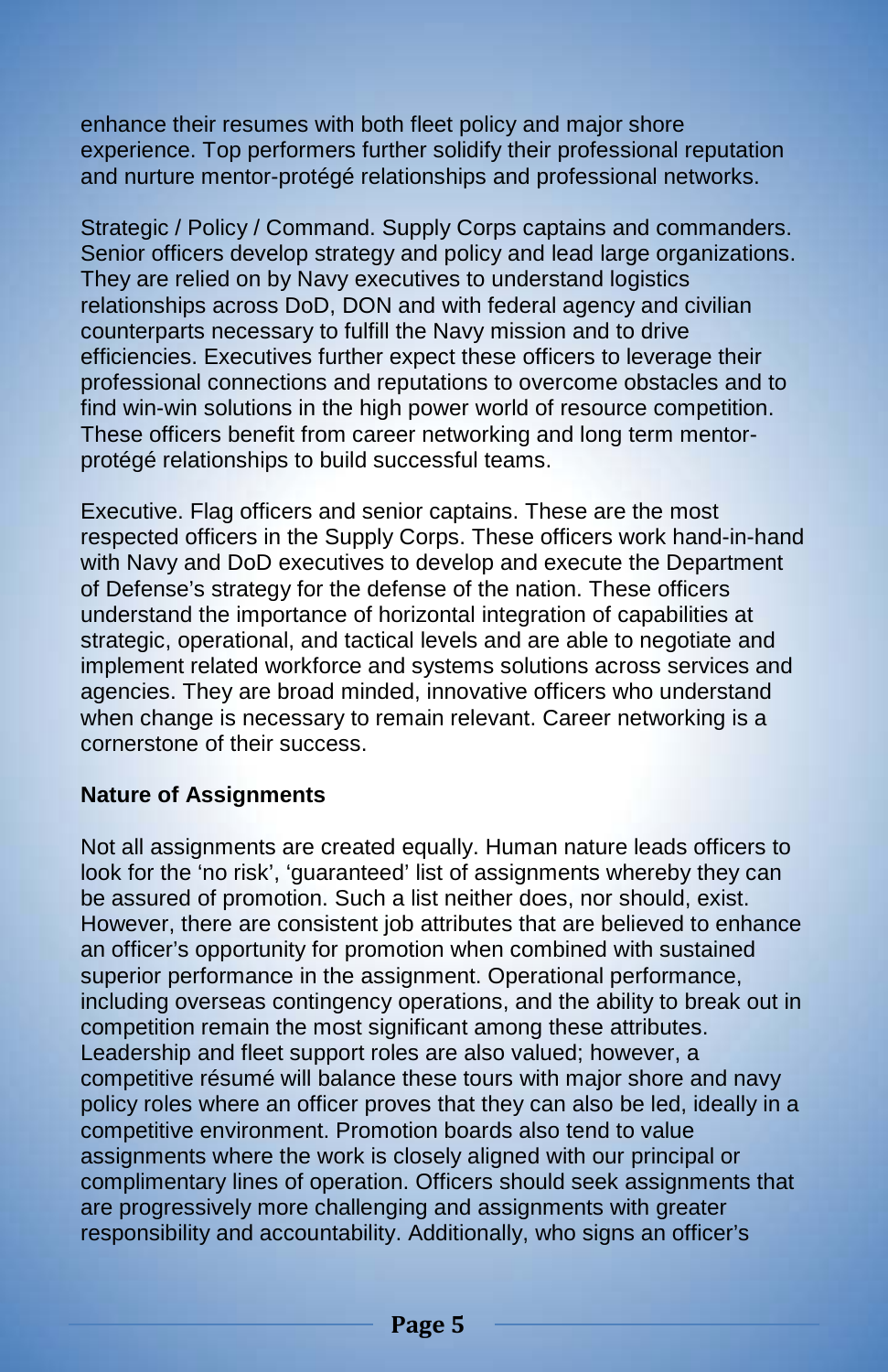FITREP can matter and assignments where an officer has a FITREP signed by a Supply Corps or URL flag officer are generally well regarded.

# **Communities of Interest**

Communities of Interest (COI) are aligned with Supply Corps principal and complementary lines of operation. They include areas of particular interest to the community such as the Supply Corps role in the Joint environment and our investment in recruiting and retaining diverse officers and promoting inclusive behavior in the work environment. Each community of interest is represented by a Supply Corps captain who leverages community experts to manage our investment in their respective COI on behalf of the Chief and the Supply Corps. COI leads serve as the community sponsor for their COI providing guidance, recommendations or direction with respect to investment, disinvestment, education, training and other related aspects of their COI. Additionally, COI leads are the senior mentor for their respective COI.

# **Top Tier Assignments**

The best job you will ever be assigned remains the job where you recognize your challenges, opportunities, and responsibilities and demonstrate the relevance of the Supply Corps and your unique contribution to the mission each and every day. With that in mind, you continue to receive focus through community briefs, from mentors and by your detailer that will help you develop your professional reputation and that strengthen your résumé. Characteristics of top tier assignments that couple well with hard work and tenacity include:

- 1. Operational, or in direct support of ongoing operations
- 2. Fitness Report is signed by a Supply Corps flag officer or other flag officer or civilian equivalent
- 3. Major shore or fleet policy role where competition exists with other officers of the same grade and designator
- 4. Challenging with visibility across the community to establish professional reputation
- 5. Tough, independent leadership roles and overseas assignments
- 6. Assignment made by virtue of a selection process
- 7. Directly related to a Supply Corps principal or complementary line of operation

Specific examples include:

- 1. Afloat/nontraditional operational assignment, including Overseas Contingency Operations (OCO)
- 2. Combatant command or equivalent operational support unit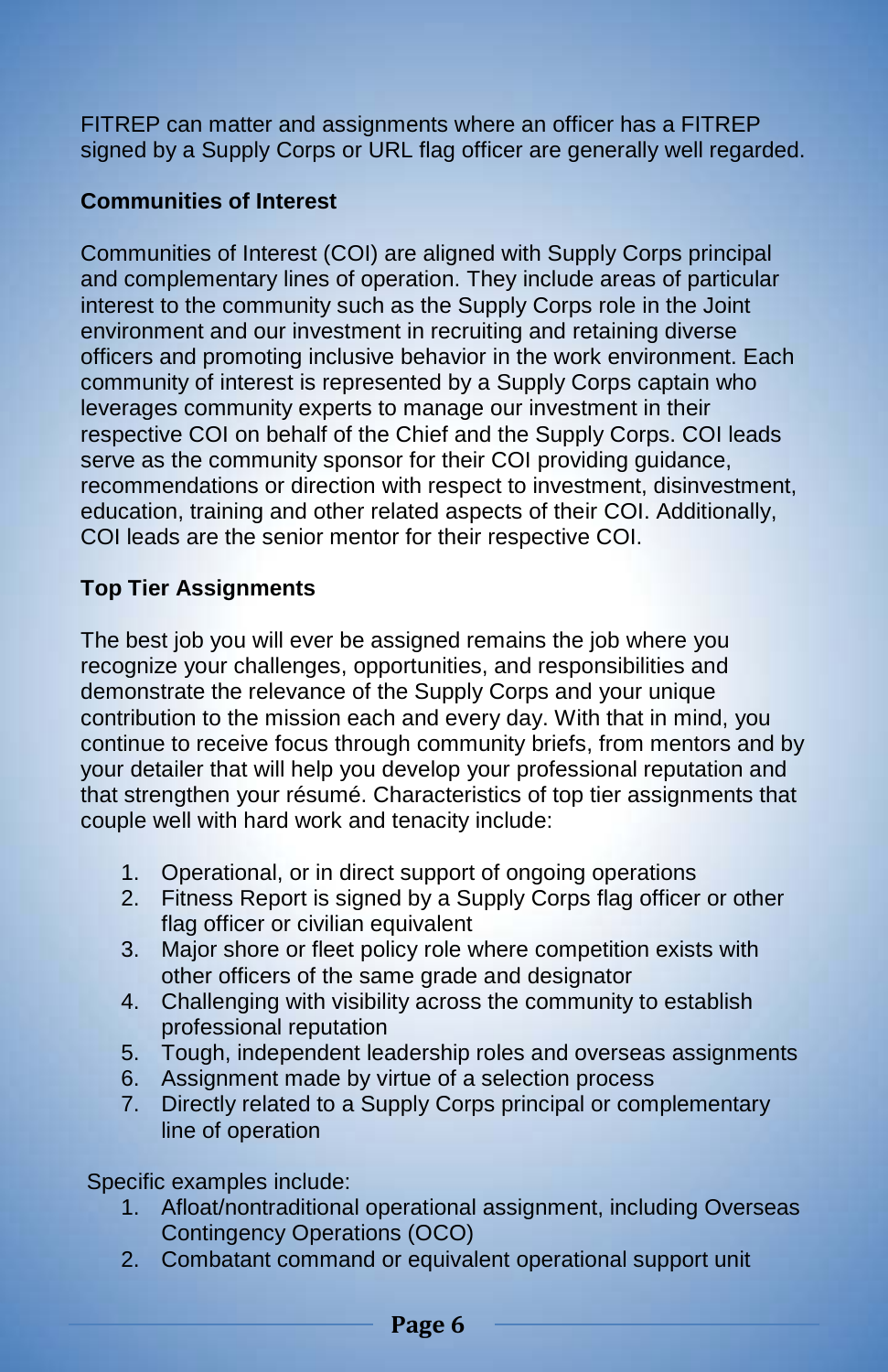- 3. OPNAV / SECNAV staff
- 4. Navy and Joint Systems Command or equivalent, including internships
- 5. Flag aide
- 6. Supply Corps School instructor
- 7. Training with Industry (TWI) internship
- 8. 810 / 811 graduate education
- 9. Detailer or community manager

## **The Detailing Process**

As pointed out earlier, this process is executed with three aspects in mind - (1) the needs of the Navy, (2) your career needs, and (3) your personal desires. Detailing Supply Corps officers in the grades of ensign, lieutenant junior grade and lieutenant is somewhat routine. Officers graduating from BQC can expect to be detailed to their first operational assignment where they will develop division officer or department head skills and are expected to earn their initial warfare designation, if available. Following this assignment officers will negotiate orders ashore and these orders are typically followed by an officers second set of operational orders. In some cases an officer may negotiate Overseas Contingency Operations (OCO) orders or be selected to serve as a flag aide in addition to their career milestone assignments. Most officers who complete their second operational tour will next negotiate orders to attend graduate school.

Initial operational assignments include independent duty opportunities as the Supply Officer aboard a submarine or a Mine Counter Measures (MCM) ship. Initial assignments weigh an officers 'fitness' for independent duty, the officer's performance during BQC and the officer's specific assignment interest. First shore tour assignments include competitive internships, top tier assignments such as flag aide or Supply School instructor, and other non-competitive assignments. These top tier assignments are generally made using a slating process whereby the gaining command assesses candidate experience and fitness to serve in the assignment. This type of slating is the exception, vice the rule for junior officer billets. Conversely, as officers become more senior and compete for top tier assignments slating becomes more common. For this reason officers are continually reminded about the importance of sustained superior performance, challenging assignments and professional networking.

Job opportunities are published by the Supply Corps Office of Personnel (OP) and represent projected opportunities according to when they will be available, or vacant. Officers should begin thinking about the type and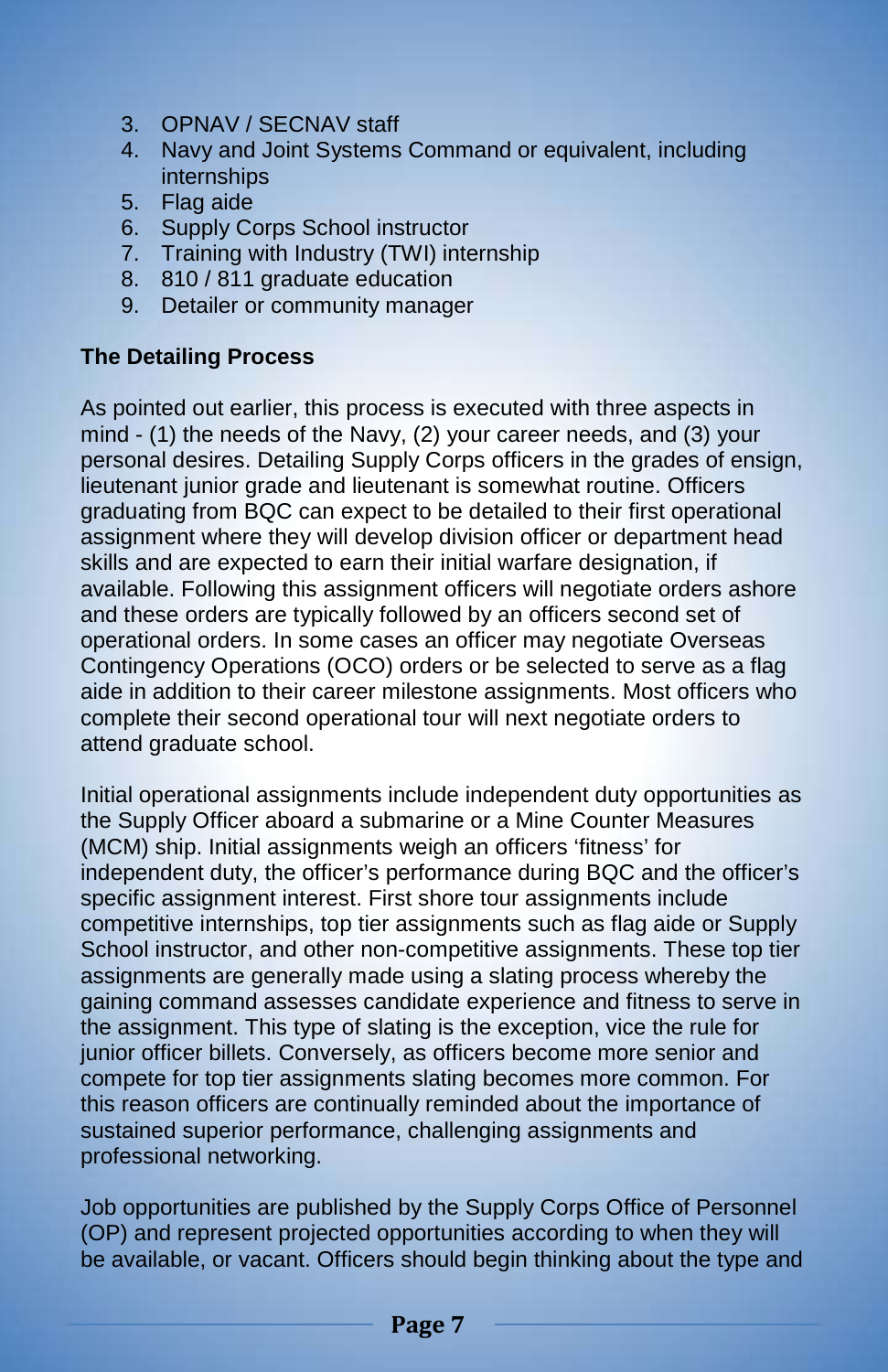location of their next assignment well before they enter their detailing window and are encouraged to engage mentors for career advice. Detailing windows are addressed in *It's Your Detail*, but as a rule of thumb officers should be narrowing their choices as they enter their final year of their current assignment. Additionally, officers should be realistic in assessing their fitness for a particular billet given their education and experience. Officers should also consider what they need to be competitive for a particular assignment that might interest them such as taking the graduate records exam if interested in grad school or completing JPME phase one if interested in a joint experience tour. A good rule of thumb is to plan three tours ahead.

Officers in the grades of captain and commander are detailed on an annual basis. These officers provide their preferences to their detailer well in advance of the projected rotation date. Unlike junior officer billets, slating is more the rule than the exception for these assignments. It is also more likely that the needs of the Navy and the qualifications of the officer will drive a detailing decision and subsequent orders.

#### **Qualifications and Milestones**

In virtually every operational assignment you will have the opportunity to participate in a Supply Corps warfare specialty program. These programs enhance your knowledge and understanding of weapons platforms and contribute to a more credible relationship with your line and non-line counterparts. These warfare programs provide a framework whereby you will develop specific skills, and the AQD that you earn serves as a significant aspect of consideration by all promotion and selection boards. Evidence in your record of warfare qualification is nearly always your first career milestone.

At some point during your first operational tour you are encouraged to seek the counsel of a more seasoned Supply Corps officer, or mentor. You will want to discuss submitting your request to compete for one of approximately 80 Supply Corps internships, which, sets the stage for a shore assignment where you will participate in your internship or other similar Supply Corps related on-the-job assignment ashore. Also worthy of discussion is an assignment before, during or after your first shore assignment in an overseas contingency assignment or the opportunity to gain an executive perspective on the Navy and the Supply Corps by serving as a flag aide. Once ashore you will also want to consider a request to compete for selection to the 810 program or request consideration to participate in the 811 program. These prized programs allow 10-15 Supply Corps officers each year to attend one of *Business Week's* Top 30 universities that convey a Masters in Business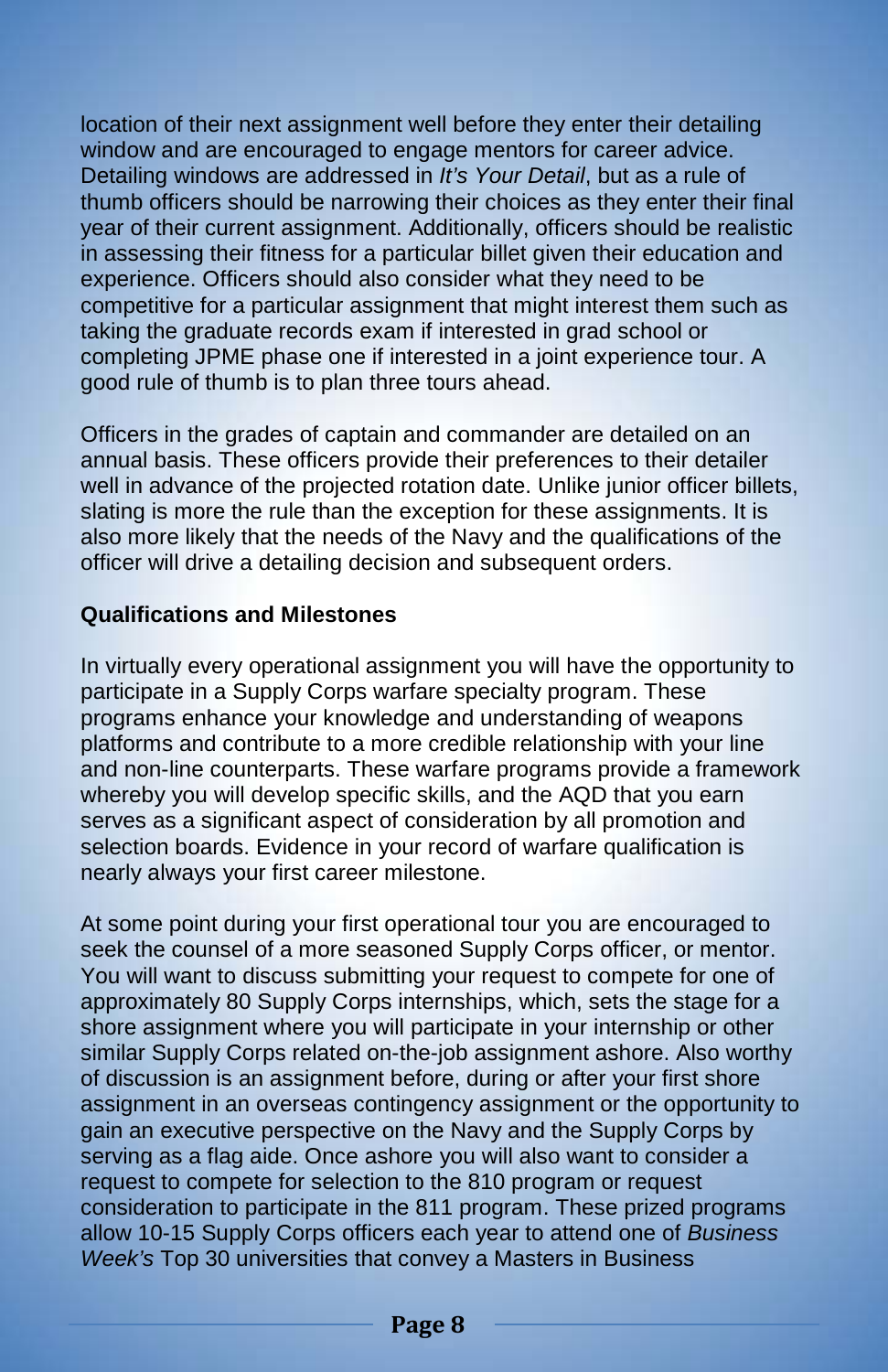Administration or to earn a masters degree in petroleum management from the University of Kansas. Following your successful shore tour, you will return for your second operational tour after which your promotion to lieutenant commander awaits. At the completion of your second operational assignment you will be considered for orders to Naval Postgraduate School or a top tier university. Exiting postgraduate school you begin the next phase of your career.

Now a lieutenant commander, you will establish your credibility in one or more lines of operation as you begin to fill your résumé (record) with qualifications and career experiences that will allow you to compete favorably with your peers. The first step will be an assignment within a line of operation that aligns with the graduate education you have just completed. For many, this will be in an acquisition related job where you will fulfill the experience element of your education, earning a DAWIA Level II acquisition certification and related AQD. If you were unable to complete JPME phase one while attending graduate school, this will also be a priority for you to work on. As you transition from lieutenant commander to captain, you will progressively fill your resume and achieve important career milestones. Figure (1) is a useful tool that will assist you with understanding milestones and related tours that you will want to consider as your career progresses:



*Figure (1): Supply Corps Officer Career Milestones*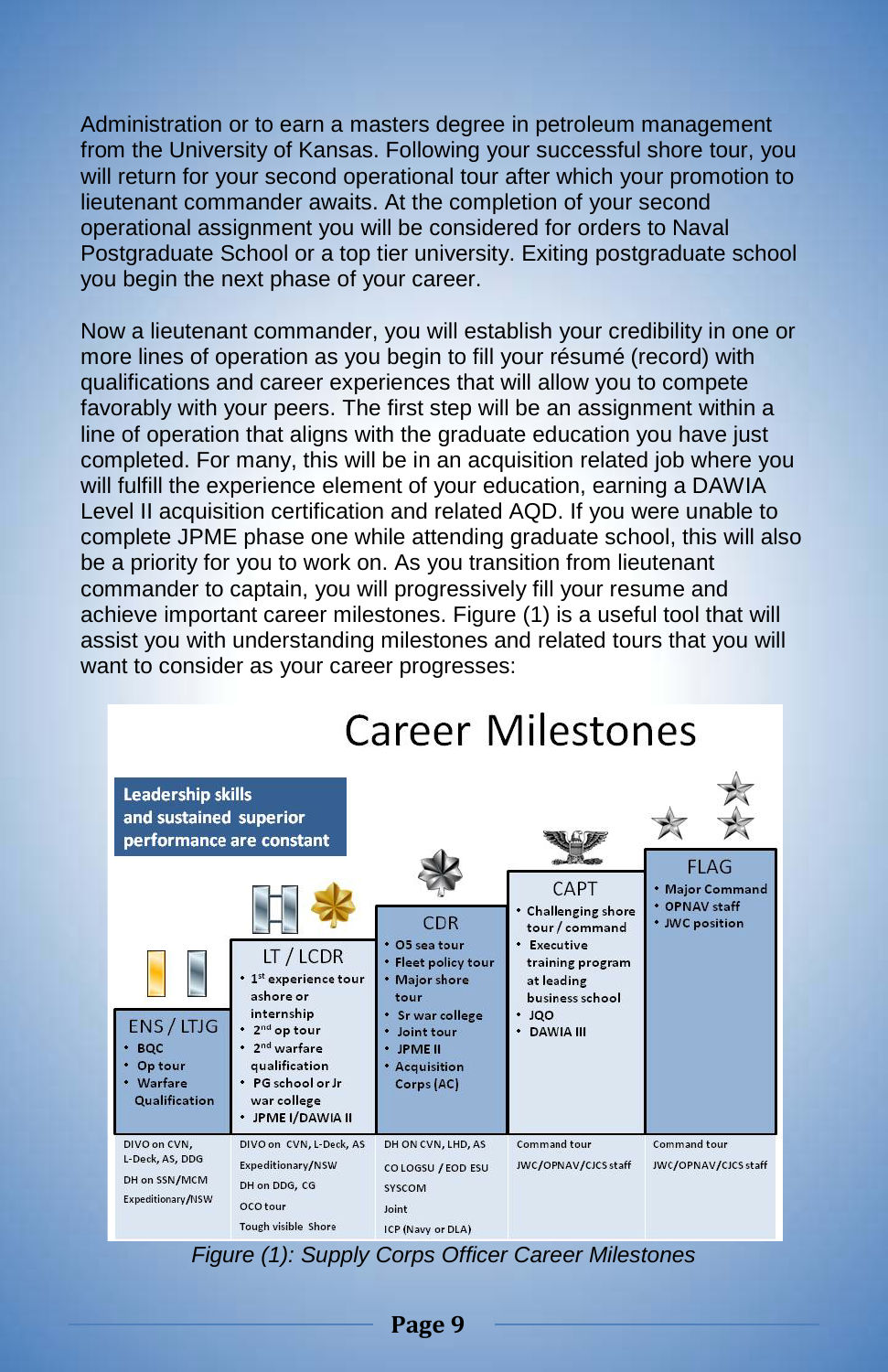## **Training and Education**

The Supply Corps trains and educates its officers based on a continuum of education and experience. This approach produces highly knowledgeable and versatile Supply Corps officers, fully capable of supporting stakeholders with supply chain management, acquisition, operational logistics and general supply skills. It includes a mix of jobspecific training, formal education and experience that yields officers with supply related qualifications, certifications, diplomas and practical experience. Joint education, internships, training with industry, fellowships and civilian MBA opportunities serve to enhance the principal and complementary capabilities of our officers.

The continuum of education can be described in three phases: junior officer (JO) Basic Technical Development and Leadership, Advanced Technical Proficiency and Leadership, and Senior Officer Development and Leadership. Each phase serves to prepare Supply Corps officers to manage and lead in supply related organizations at various stages of the officers career. Training and education serve to enhance the officer's working knowledge, to enhance the officers appreciation for emerging technologies and the realm of what is possible and to extend the officers supply related vocabulary. Training and education, coupled with related job experience, are fundamental to our success and will continue to keep our officers relevant in a DoD environment that is perpetually more resource constrained. Relevant training, education and experience will also remain essential milestones for career progression.

### **Esprit de Corps**

We are Navy officers first and we remain grounded with high moral values and in the ideals of honor, courage and commitment. An essential element of our grounding also remains our tradition of esprit de corps and our ability to 'connect'. At the heart of this is the appreciation of our officers for general etiquette, the camaraderie found in our wardrooms, our membership in professional associations and the value we place on office calls and mentoring.

As we pointed out in the beginning, our world is evolving rapidly and with this evolution is the accompanying erosion in values and the loss of an important skill known as etiquette. This document seeks to guide you in a successful career and to that end we ask you to remain mindful of your responsibilities as an officer and as a leader. Your success as a Supply Corps officer will certainly stem from this. Conversely, an error in judgment can ruin your professional reputation and in extreme examples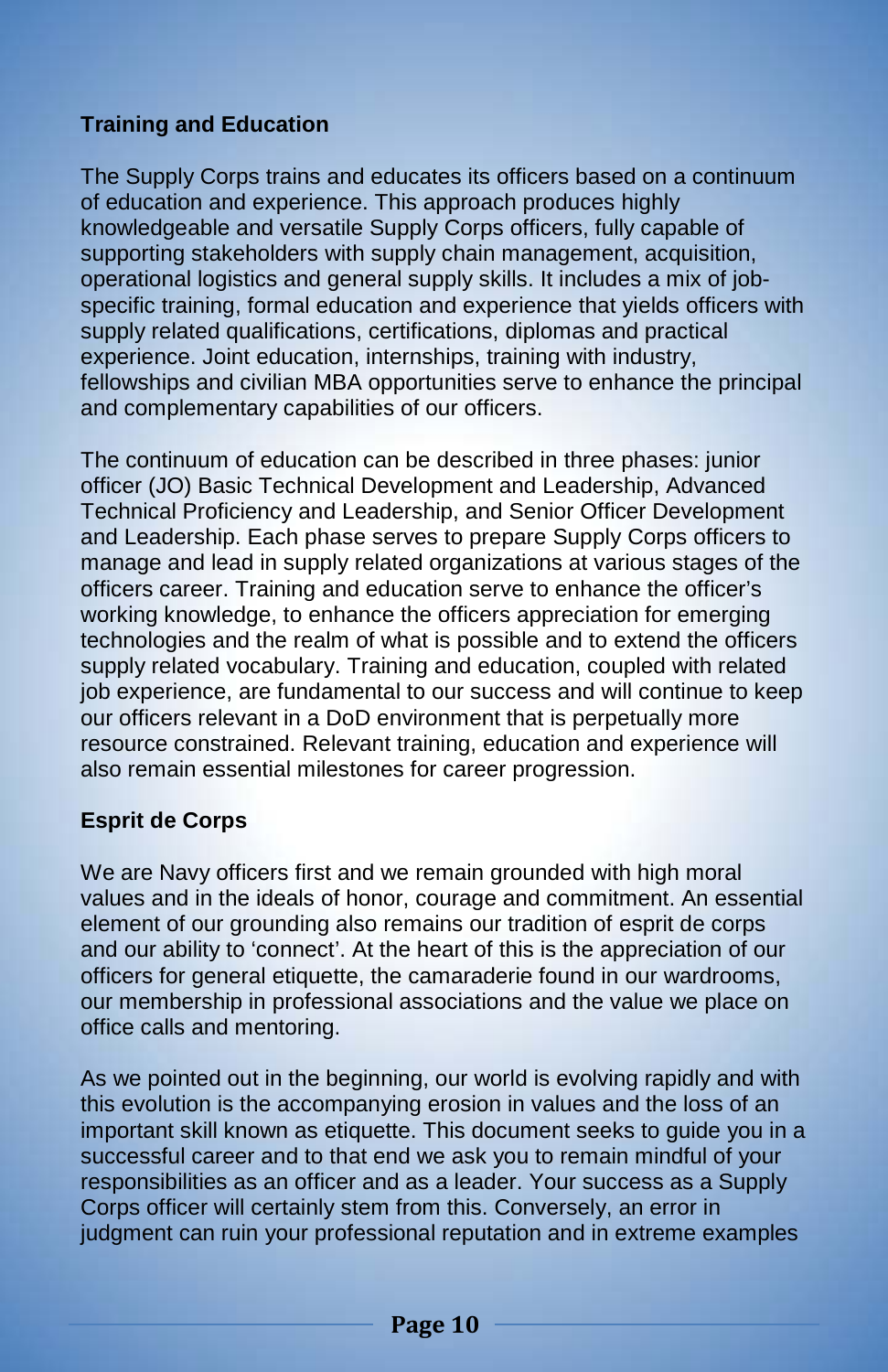it can be the immediate end to your career and can greatly diminish your personal well-being.

In the first few seconds when meeting someone for the first time they will form a lasting first impression of you. Professional etiquette can make all the difference in what type of impact your first and subsequent impressions will make. Etiquette is more than manners. It includes how you carry yourself, your behavior, conduct, military and civilian appearance, demeanor and professional presence. Etiquette extends to what you do after meeting someone as well. Proper etiquette includes notes of appreciation following an office call with a senior officer or after having been a guest in someone's home or at an event that they have hosted. Proper etiquette excludes a sense of entitlement, whether to a particular assignment or a particular mark on a fitness report, and excludes embarrassing others in any setting. A strong sense of etiquette allows you to strengthen relationships, to demonstrate respect for others, and to project leadership and confidence at all levels. The shared respect for etiquette by our officers has long been a strength of our community and you are urged to refine and employ this skill throughout your career. Your etiquette is ultimately one of the principal components of your professional reputation.

Another community strength is the camaraderie that begins with Supply Corps School and extends through your career and into retirement. Supply Corps officers continue to leverage the ability to communicate and to connect to solve problems and to develop life-long friendships and professional connections. Camaraderie, like etiquette, requires effort and some inconvenience on the part of our officers. It is developed through your participation and leadership within Wardrooms, Supply Corps associations, professional engagements and through participation in command sponsored events. Although participation is often voluntary, the Supply Corps relies on your willingness to participate and to encourage your peers and protégés as well. The dividends include lifelong friendships, professional connections that strengthen your professional reputation, post service opportunities and respect that you and your fellow officers enjoy.

The overarching organization that ties each of our Supply Corps associations together is the Supply Corps Foundation. The Foundation is a nonprofit, charitable organization, founded and incorporated in Georgia at the same time as the Navy Supply Corps Association. It has no members except its Board of Directors. It was established to assist the Navy Supply Corps and the Navy Supply Corps School in supporting projects for which federally appropriated funds are not authorized or available. Its tax-exempt, nonprofit, charitable status is recognized by the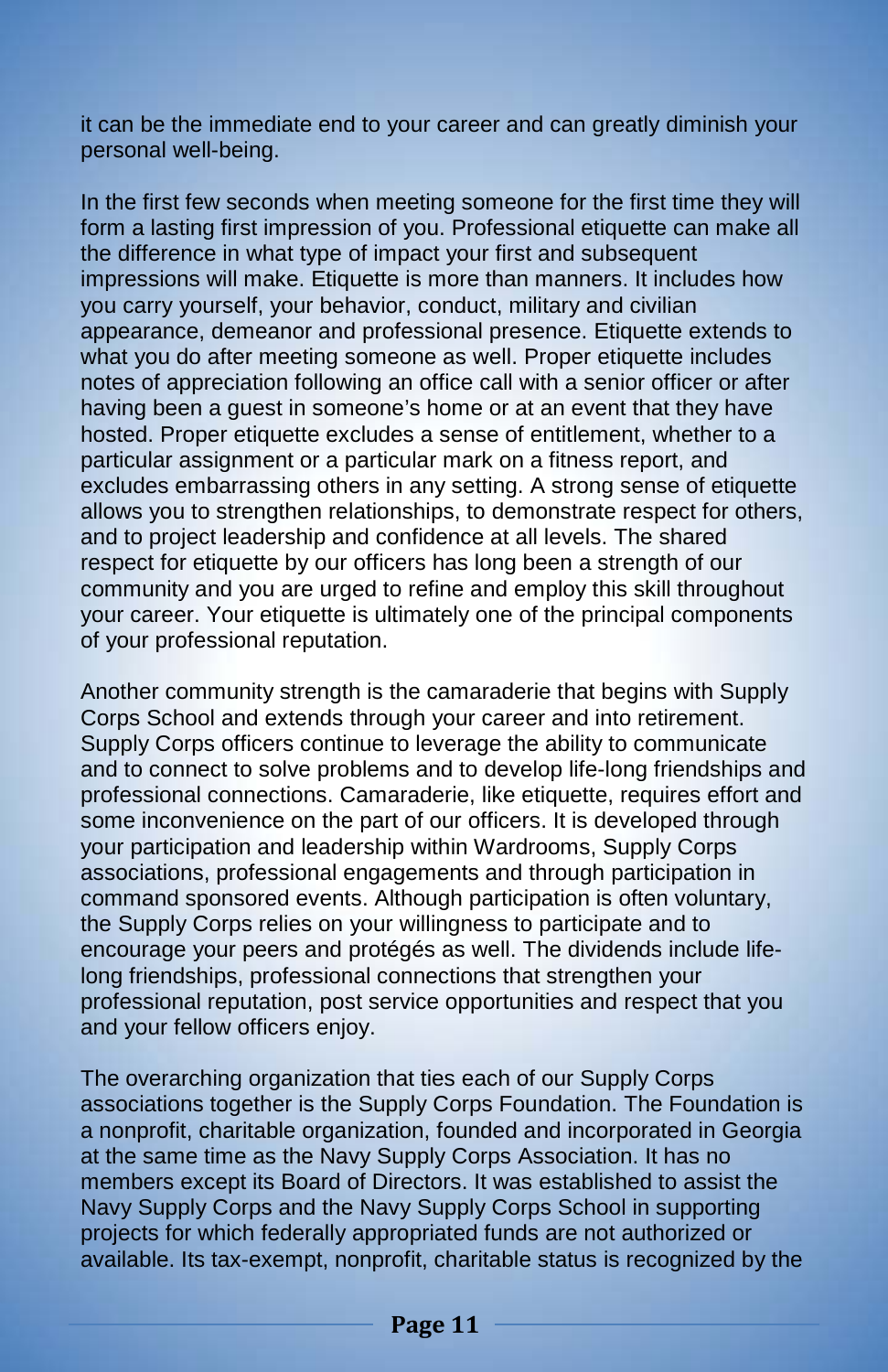IRS. The major purpose of the Foundation is to provide assistance, in the form of scholarships or in other ways, to dependents of Navy Supply Corps officers, warrant officers and enlisted personnel of the ratings associated with the Supply Corps. The amount of Foundation scholarships awarded each year has continued to grow due to the continuing support from the entire Supply Corps community. Over one million dollars in scholarships have been awarded since the program was established in 1971.

The mentor-protégé relationship is another important aspect of our success as a community. The term, 'relationship', is important. A relationship is a two-way street. As such, the relationship is particularly effective when there is mutual respect between the parties and when common interest exists. Although each officer is introduced to mentoring as they depart BQC by assignment of a mentor in geographic proximity to their first assignment, ultimately, officers are most likely to achieve enduring mentor-protégé relationships as a result of their participation in wardrooms, Supply Corps associations and similar organizations and events. Mentor-protégé relationships are often the byproduct of a successful tour whereby junior and senior officers who have served together develop a bond out of mutual respect, common personal interests and interest in seeing one another succeed. The successful mentor-protégé relationship is not one where there are expectations by either the mentor or protégé, but rather a relationship where both mentor and protégé seek each other out for both professional insight and personal and professional development. The relationship benefits greatly from interaction in more social settings. This might include a Supply Corps Birthday Ball, a golf outing, getting together for PT or having lunch together. The relationship also benefits from inclusion of family members. Mentoring is routinely thought of as a senior mentor assisting a junior protégé; however, successful mentoring often occurs in peer-topeer relationships.

### **Work-Life Balance**

Again, we are Navy officers first and the assignment process must account for the mission. As explained earlier, assignments will always be executed with three aspects in mind - (1) the needs of the Navy, (2) your career needs, and (3) your personal desires. Ultimately, successful officers will find balance between assignments and their personal lives. Male and female Supply Corps officers alike have found this balance and continue to lead Navy and Joint organizations around the globe. These officers recognize that balance relies on productivity, efficiency and innovation rather than punching a clock or measuring success by hours served. These officers also build on the strengths of officers with whom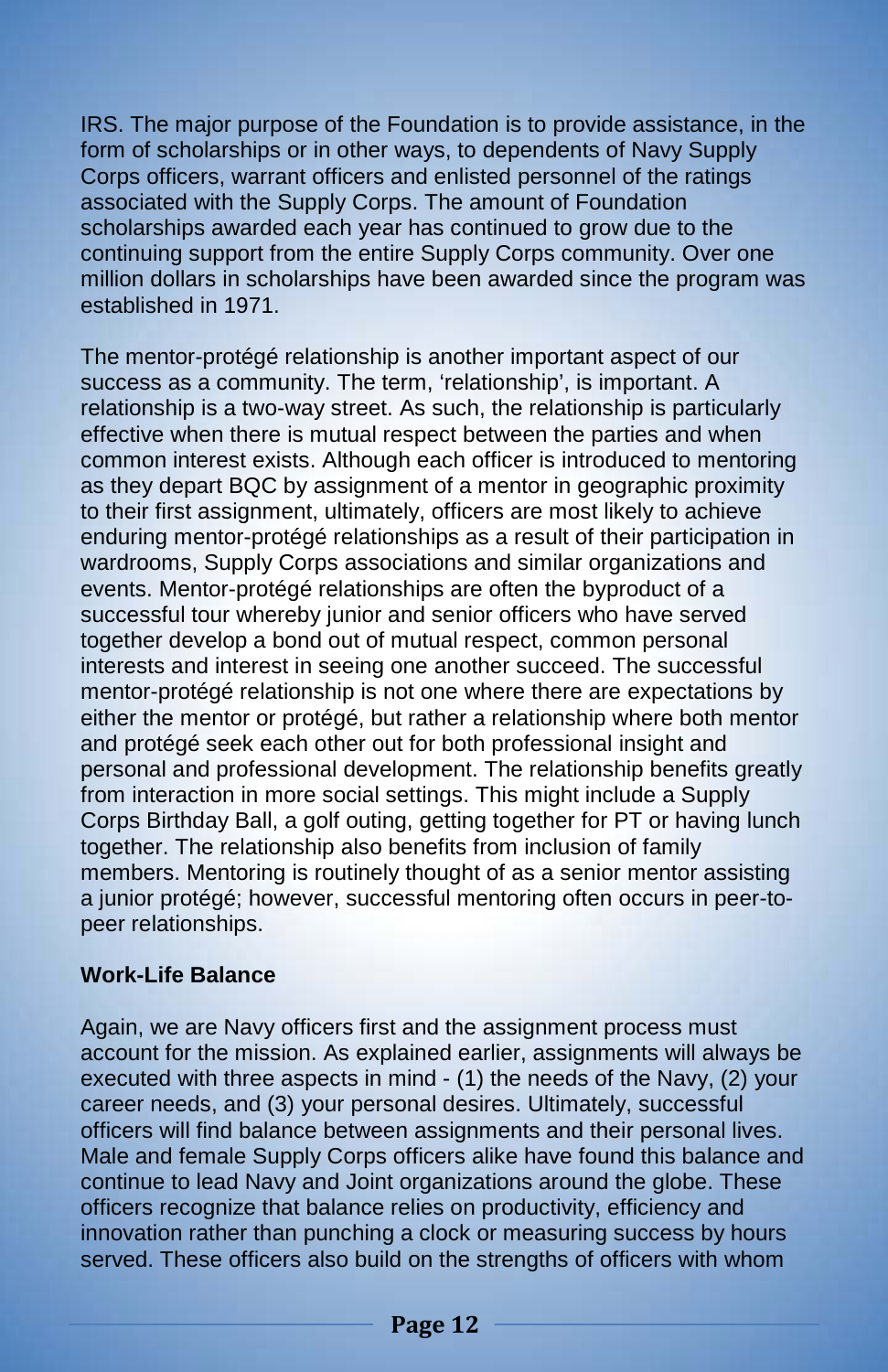they have served and seek to avoid perpetuating weaknesses they observe. As your career progresses you will be encouraged to seek this balance and as you assume roles of greater responsibility you will be expected to help those who work with you to find balance. Tele-work is proving to be a viable means for accomplishing work and it is likely to improve the work-life balance of our officers well into the future; however, given the value of personal connections, face-to-face interaction should never be overlooked. Additionally, your well being benefits from physical exertion and you are expected to find time during each week to exercise and should expect the same of your peers and subordinates.

In some cases officers will be given an assignment that is inconvenient personally. If this occurs you should discuss the complications openly with your family and mentors. As a community we always seek to find the best fit for each officer and each command. Unfortunately, it is impossible to create the 'perfect fit' in every detail. Regardless of the outcome of a difficult detail you must remain professional and protect your professional reputation. In extreme examples an officer will find that separation is a better fit than accepting a difficult set of orders. If this becomes the case you are encouraged to explore opportunities to affiliate with the Supply Corps Reserve. This affiliation allows you to continue to serve and remains a bridge whereby you may reenter the Supply Corps in the future depending on community vacancies and your personal situation.

#### **Final Note**

There is no better time to be or to become a Supply Corps officer. Our Navy is rapidly evolving and you will evolve with it. Despite this rapid evolution, I ask both mentors and protégés to step back from the daily hustle and movement in your assignments every now and again to review where you are with respect to your personal, your professional and our community strategy for success. Stay connected, remain informed and be relevant.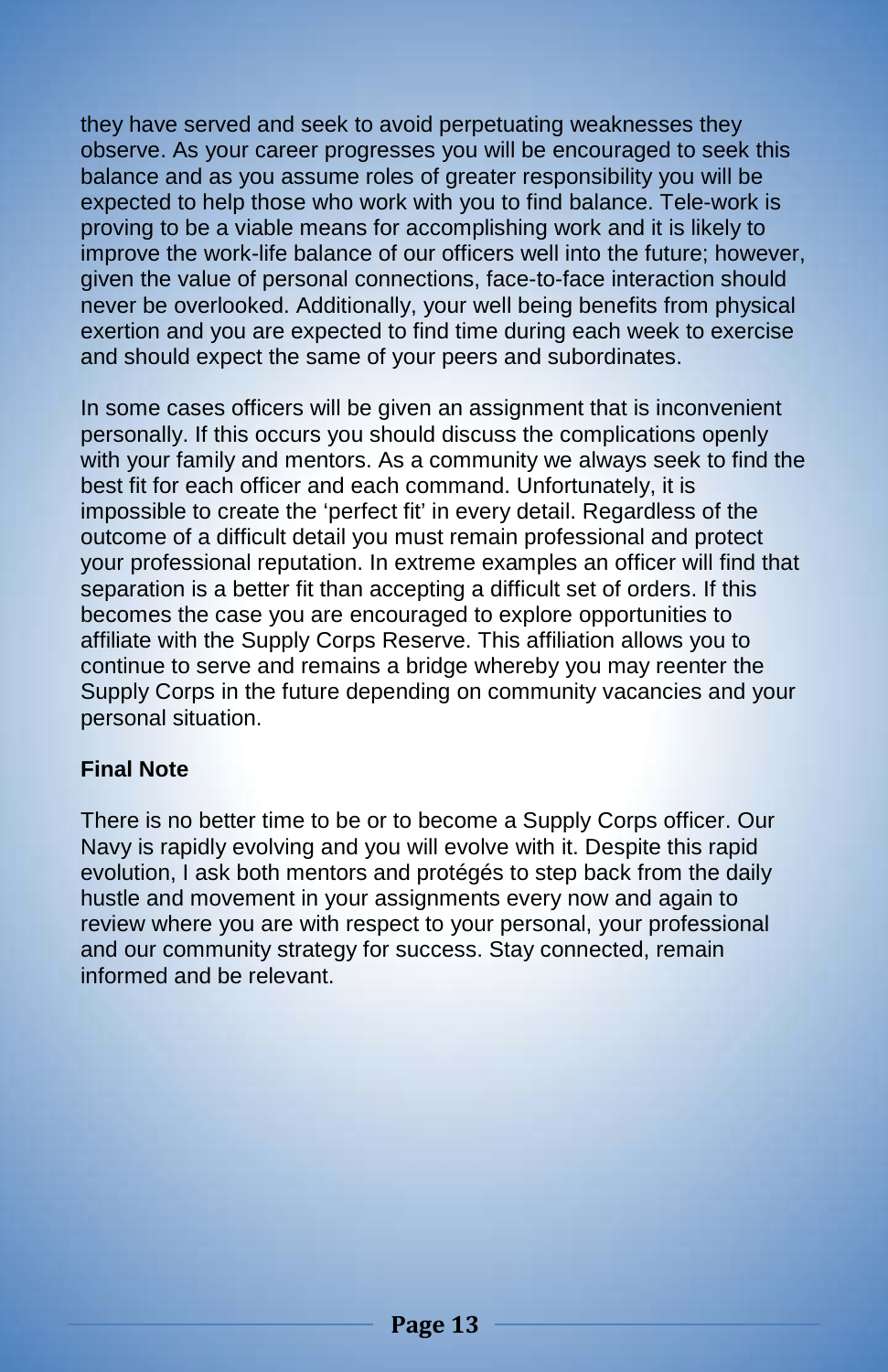*It's Your Career* is on the web  $\rightarrow$